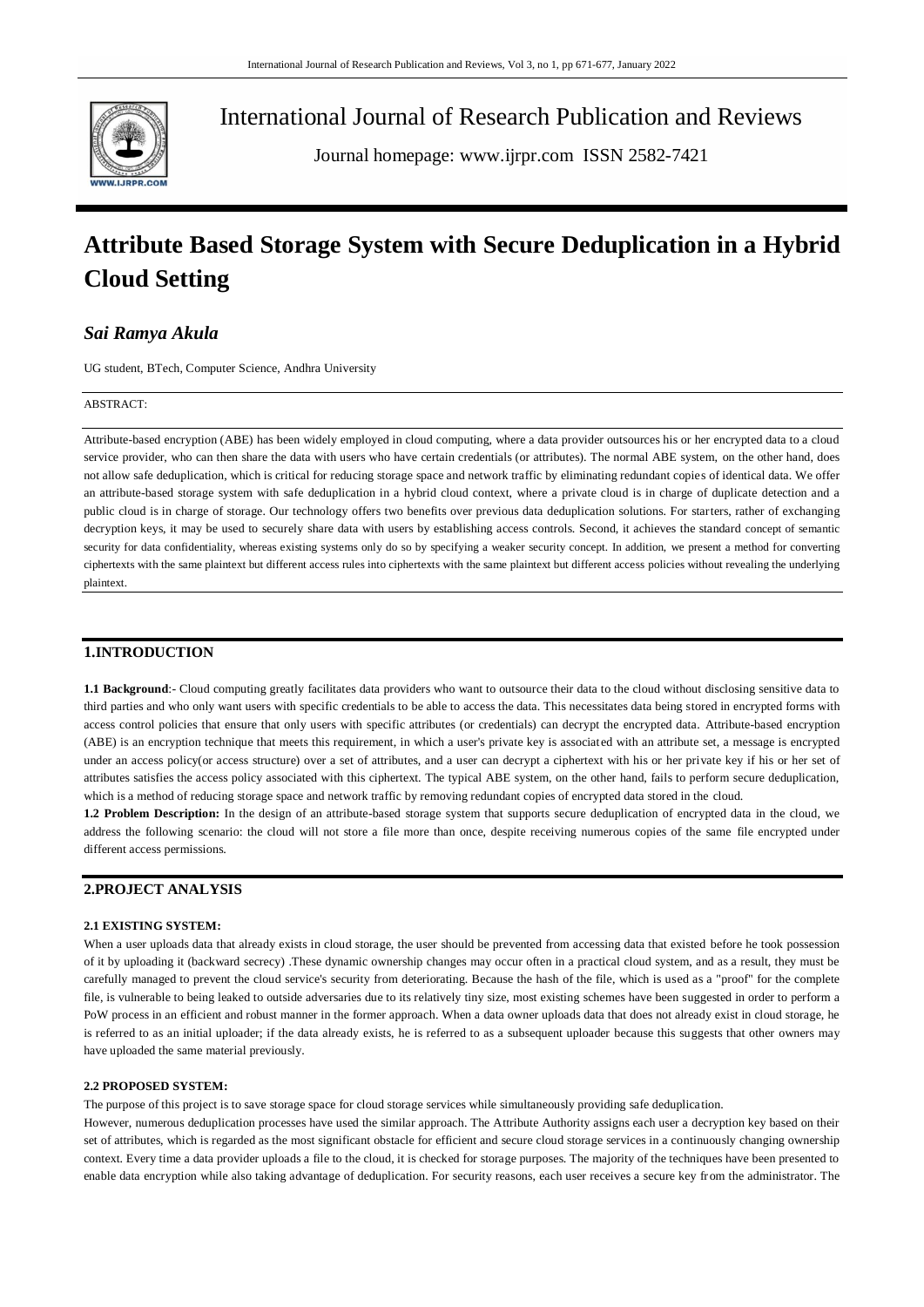user is not allowed to take any keys or download hypertext files; instead, they may only download encrypted data. Attribute authority organizes and maintains every detail.

#### **ADVANTAGES OF PROPOSED SYSTEM:**

- For starters, rather than sharing decryption keys, it may be used to share data with users in a secure manner by establishing access policies.
- • Second, it achieves the standard concept of semantic security for data secrecy, whereas existing systems only do so by specifying a weaker security concept. In addition, we present a method for converting ciphertexts with the same plaintext but different access rules into ciphertexts with the same plaintext but different access policies without revealing the underlying plaintext.

## **3.1 FUNCTIONAL REQUIREMENTS:**

#### **3.1 Process Flow:**

- When a data provider sends a file storage request, it first constructs a tag T and a label L for the data, and then encrypts it using an access policy based on a set of attributes.
- Each data source creates a proof document demonstrating the relationship between the tag T, the label L, and the encrypted message. During the checking process of any freshly produced storage request, proof is employed.
- The private cloud examines the authenticity of the proof pf after receiving a storage request, and then compares the new tag T to existing tags in the system.
- If no match exists for this new tag T, the private cloud adds the tag T and the label L to a tag-label list and sends the label and the encrypted data (L, ct) to the public cloud for storage.
- If there is a match, the incoming ciphertext's underlying plaintext has already been stored, and the new ciphertext is deleted.
- With the attribute-based private key generated by the Attribute Authority, the user can access data from the cloud.
- Each user verifies the decrypted message's validity by comparing it to the label, and accepts the message if it matches the label.

## **3.2 NON-FUNCTIONAL REQUIREMENTS:**

## **Performance:**

ABE's performance is measured in terms of execution time, data and network overhead, energy consumption, and CPU and memory utilization.

#### **Availability:**

The data supplier should have access to all of the user's records. Private keys should be kept in close proximity to the user

#### **Usability:**

The process flow is simple to follow, and the flow navigation is straightforward with the required menu.

## **4. SOFTWARE ENVIRONMENT**

#### **4.1 Java Technology**:

Java is a programming language as well as a platform.

## **4.2 ODBC 4.2**

Microsoft Open Database Connectivity (ODBC) is a standard programming interface for database systems providers and application developers. Programmers had to utilize proprietary languages for each database they wished to connect to before ODBC became the de facto standard for Windows programs to interface with database systems.

### **4.3 JDBC 4.3**

Sun Microsystems created Java Database Connectivity, or JDBC, in order to create an independent database standard API for Java. JDBC is a general SQL database access technology that provides a uniform interface to a wide range of relational database management systems (RDBMSs).

## **5. SYSTEM DESIGN**

DESIGN is a multi-step process that concentrates on data structure, software architecture, procedural details, and module interfaces. Before coding

begins, the design phase converts the requirements into a presentation of software that can be tested for quality..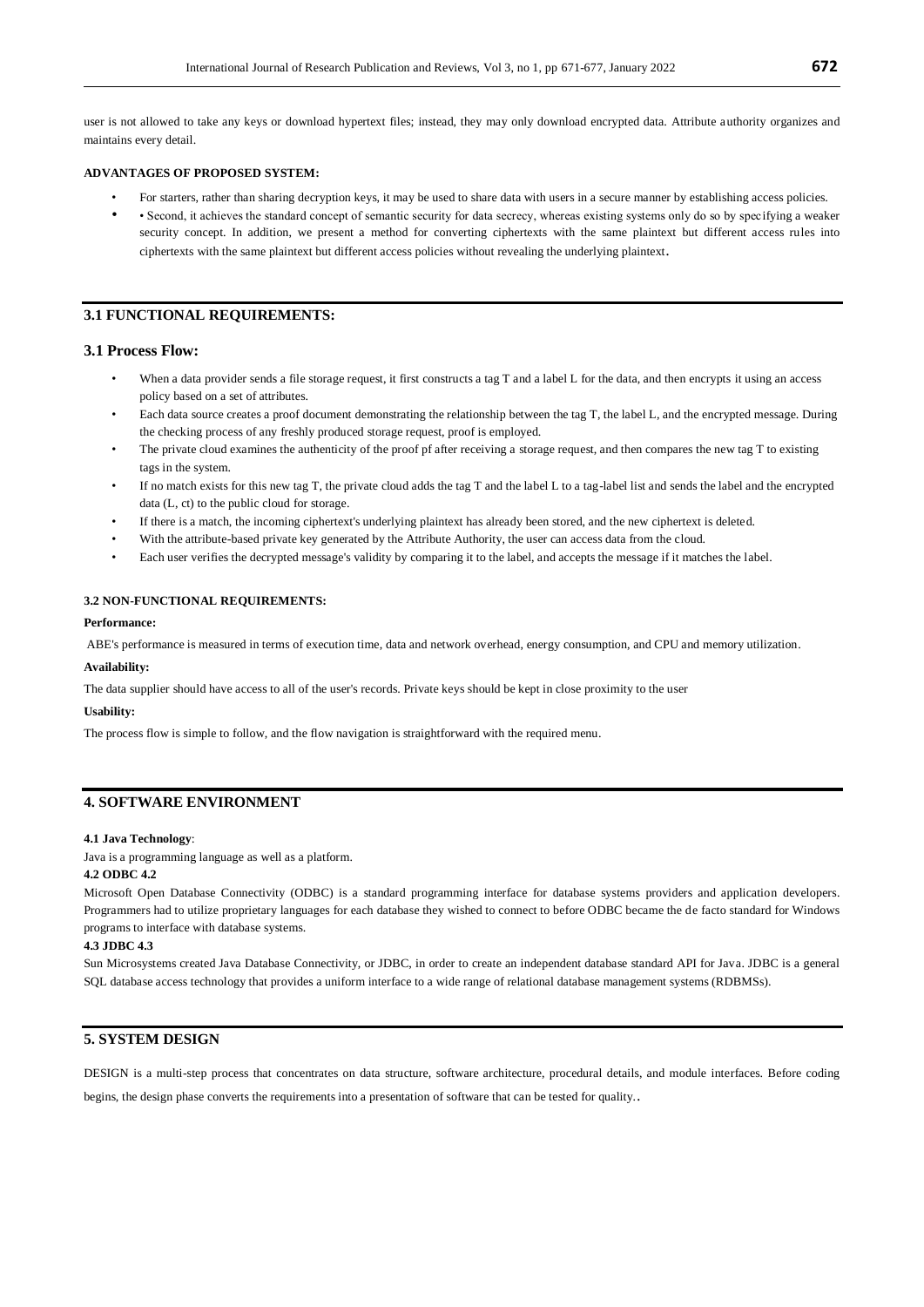## **5.1 SYSTEM ARCHITECTURE**



## **MODULES:**

- 1. DATA OWNER
- 2. CLOUD SERVER
- 3. AUTHORITY
- 4. END USER

## **5.2.1 MODULES DESCRIPTION:**

#### *1.Data Owner:*

In this module, the data owner must first register with the cloud server and obtain authorization. After receiving authorization from the cloud, the data owner will encrypt and upload the file to the cloud server, after which the data owner will request the content key and master secret key from the authority for the file he uploaded and finds deduplication, and only after the keys are generated will the file be uploaded to the cloud server. After the file has been uploaded, the data owner must grant download and search permission for each file so that people can search and download it.

## *2. Cloud Server:*

A cloud server is a computer that maintains a cloud and provides data storage. Data owners encrypt their files and store them in the cloud for cloud End users to access. Users will need the permission of the content key and the MSK master secret key to access the shared data files. And the authorization will be granted by the cloud. In addition, all transactions and attacks associated with the files are displayed.

## *3. Authority:*

Authority is in charge of generating the content key and the secret key that the end user has requested. With the content key and master secret key generated with the appropriate data owner details of the particular file, authority can examine all files.

## *4. End User:*

To access files in the cloud, the user must first register and login. The cloud has given the user permission to validate the registration. To download the file, the user must first request the MSK master secret key and content key. Only if the data owner of the file has granted permissions can the user download and search the file.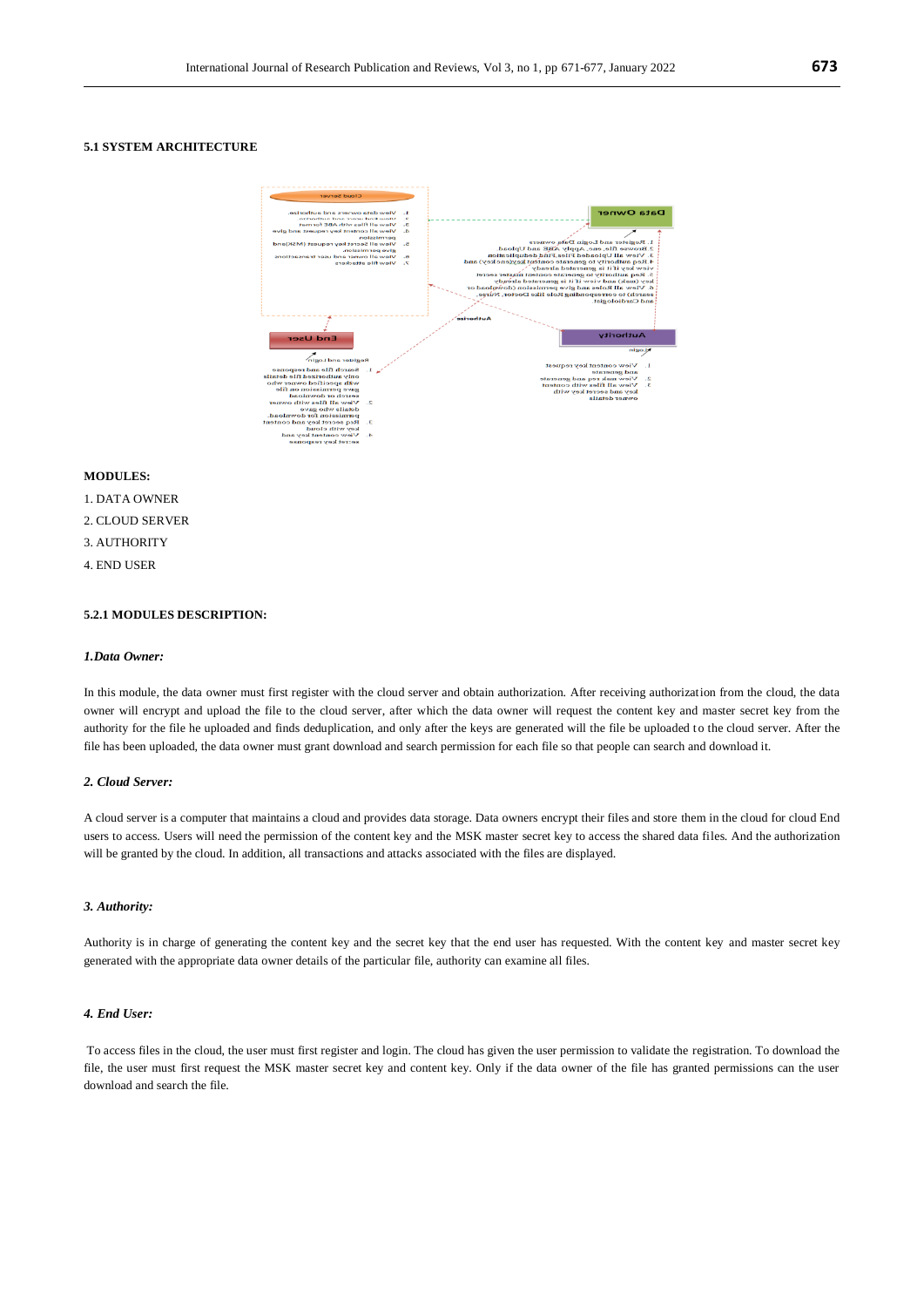# **FLOWCHART:**



# **6. SYSTEM CODING**

## **DBCONN.JAVA**

```
<%@ page import="java.sql.*"%>
<%@ page import="java.util.*" %>
<\!\%Connection connection = null;
  try { 
           Class.forName("com.mysql.jdbc.Driver");
           connection = DriverManager.getConnection("jdbc:mysql://localhost:3306/p4","root","root");
    String sql="";
}
catch(Exception e)
{
System.out.println(e);
}
% >
```
## **BLOCKUSER.JSP**

<%@page import="java.net.InetAddress"%> <%@page import="javax.swing.JOptionPane"%> <%@ page import="java.sql.\*"%> <%@ include file="connect.jsp" %> <%@ page import="java.util.Date" %>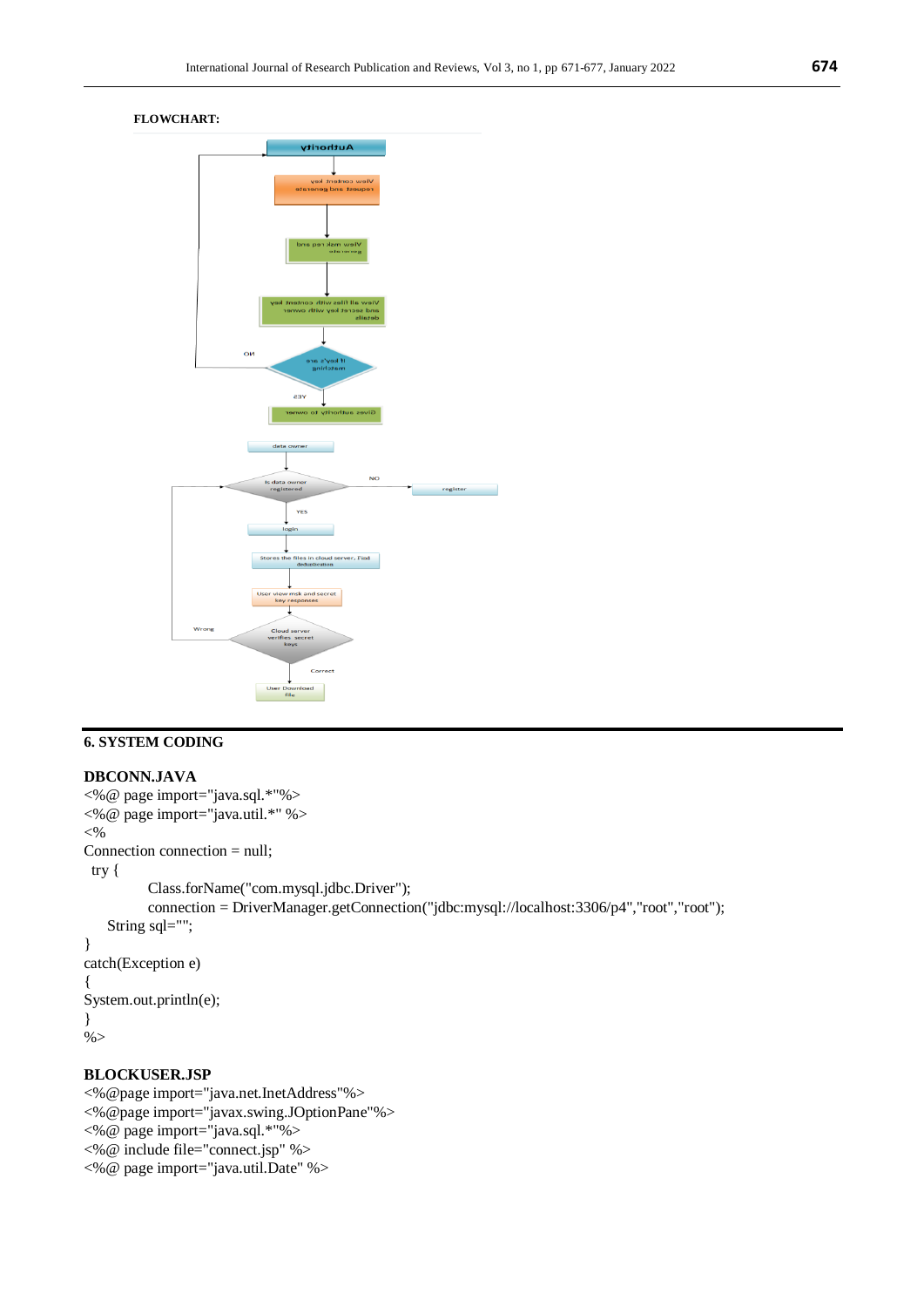```
<%@ page import="com.oreilly.servlet.*"%>
<%@ page import ="java.text.SimpleDateFormat" %>
<%@ page import ="javax.crypto.Cipher" %>
<%@ page import ="org.bouncycastle.util.encoders.Base64" %>
<\!\%String type="attacker";
   try{
        String username=request.getParameter("userid");
     application.setAttribute("aid",username);
        String ip=InetAddress.getLocalHost().getHostAddress();
        SimpleDateFormat sdfDate = new SimpleDateFormat("dd/MM/yyyy");
        SimpleDateFormat sdfTime = new SimpleDateFormat("HH:mm:ss");
        Date now = new Date();
        String strDate = sdfDate.format(now);
        String strTime = sdfTime.format(now);
        String dt = strDate + " " + strTime;String sql2="SELECT ip_address FROM attacker where ip_address='"+ip+"' ";
        Statement stmt2 = connection.createStatement();
        ResultSet rs2 =stmt2.executeQuery(sql2);
        if(rs2.next() == true){
         % This IP Address has been Blocked...!!!
        <p><a href="index.html">Home Page</a></p>
<p><a href="attacker_login.jsp">Back</a></p>
        <\!\%}
        else if(rs2.next()==false)
        {
        String detail="Attacker Logged In";
        PreparedStatement ps=connection.prepareStatement("insert into 
        attacker2(ip_address,details,dt,uname) values(?,?,?,?)");
        ps.setString(1,ip);
        ps.setString(2,detail);
        ps.setString(3,dt);
        ps.setString(4,username);
        response.sendRedirect("u_search_tweet2.jsp");
        }
        }
        catch(Exception e)
        {
                 out.print(e);
        }
% >
```
# **TWEETFILTER.JSP**

<%@ include file="connect.jsp" %> <%@ page import="java.io.\*"%> <%@ page import="java.util.\*" %> <%@ page import="java.util.Date" %> <%@ page import="com.oreilly.servlet.\*"%> <%@ page import ="java.text.SimpleDateFormat" %>  $<\!\%$  ArrayList list = new ArrayList(); ServletContext context = getServletContext();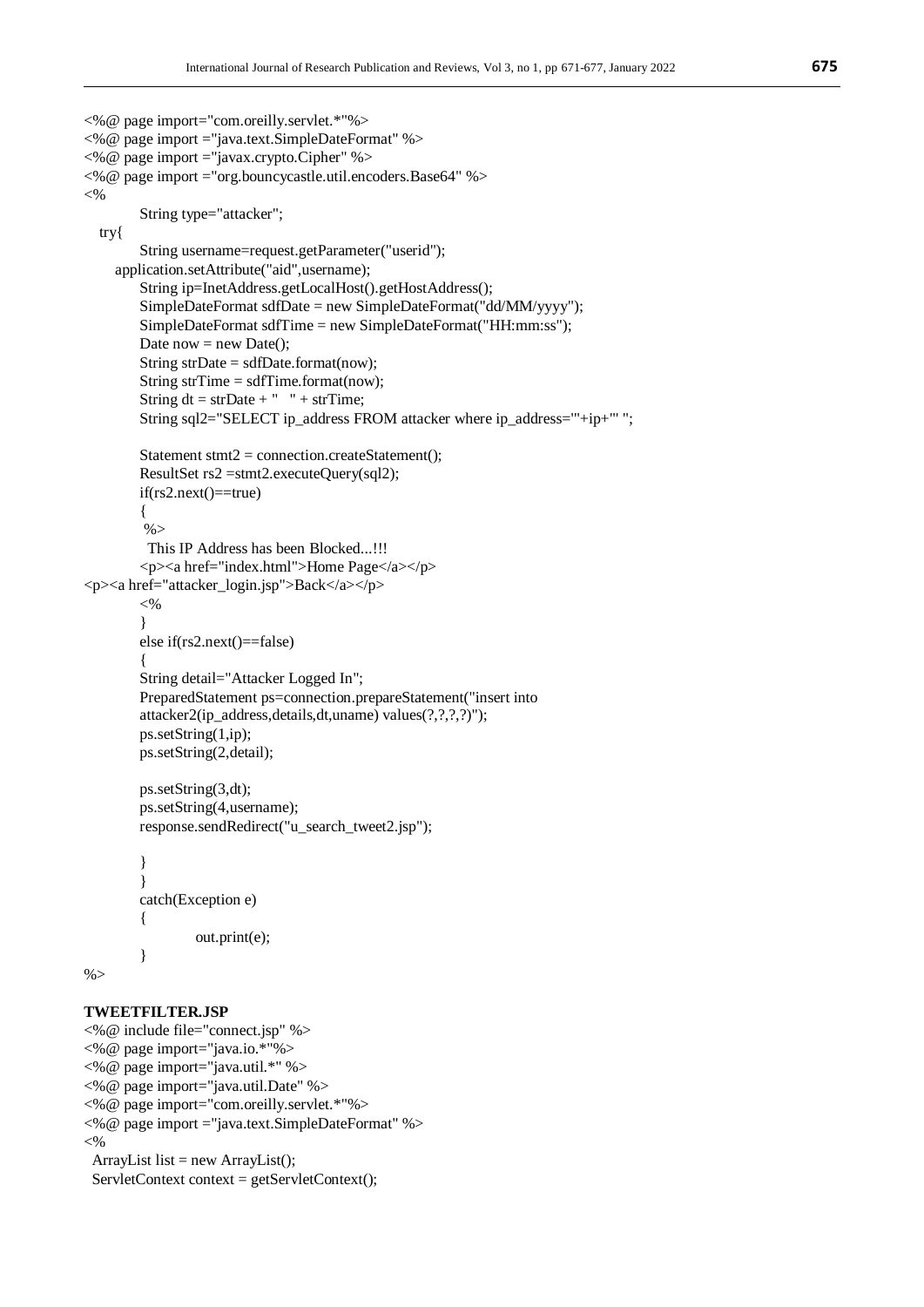```
 String dirName =context.getRealPath("Gallery/");
  String filter=null,categorie=null,location1=null,sk=null,bin = "", paramname=null;
  FileInputStream fs=null;
 File file1 = null; try {
        MultipartRequest multi = new MultipartRequest(request, dirName, 10 * 1024 * 1024);
        Enumeration params = multi.getParameterNames();
        while (params.hasMoreElements())
         {
        paramname = (String) params.nextElement();
        if(paramname.equalsIgnoreCase("categorie"))
         {
                 categorie=multi.getParameter(paramname);
         }
        if(paramname.equalsIgnoreCase("filter"))
         {
                 filter=multi.getParameter(paramname);
        }
        FileInputStream fs1 = null;String query1="select * from filter where categorie='"+categorie+"' and filter='"+filter+"' ";
        Statement st1=connection.createStatement();
        ResultSet rs1=st1.executeQuery(query1);
        if ( rs1.next() ){
           out.print("filter Already Exist");
         }
        else
         {
         String strQuery2 = "insert into filter(categorie,filter) values('"+categorie+"','"+filter+"')";
         connection.createStatement().executeUpdate(strQuery2);
         out.print("Filter Added Successfully");
        }
         }
        catch (Exception e) 
         {
           out.println(e.getMessage());
         }
\%BLOCKSTATE.JSP
        <%@ include file="connect.jsp" %>
        <\!\%try { 
                          String id=request.getParameter("id");
                          String str = "Yes";Statement st1 = connection.createStatement();
                 String query1 = "update user set bstate=""+str+"' where id = "+id + "";
                          st1.executeUpdate (query1);
                          connection.close();
                          response.sendRedirect("admin_all_users.jsp");
         }
        catch(Exception e)
         {
                          out.println(e.getMessage())}
```
}